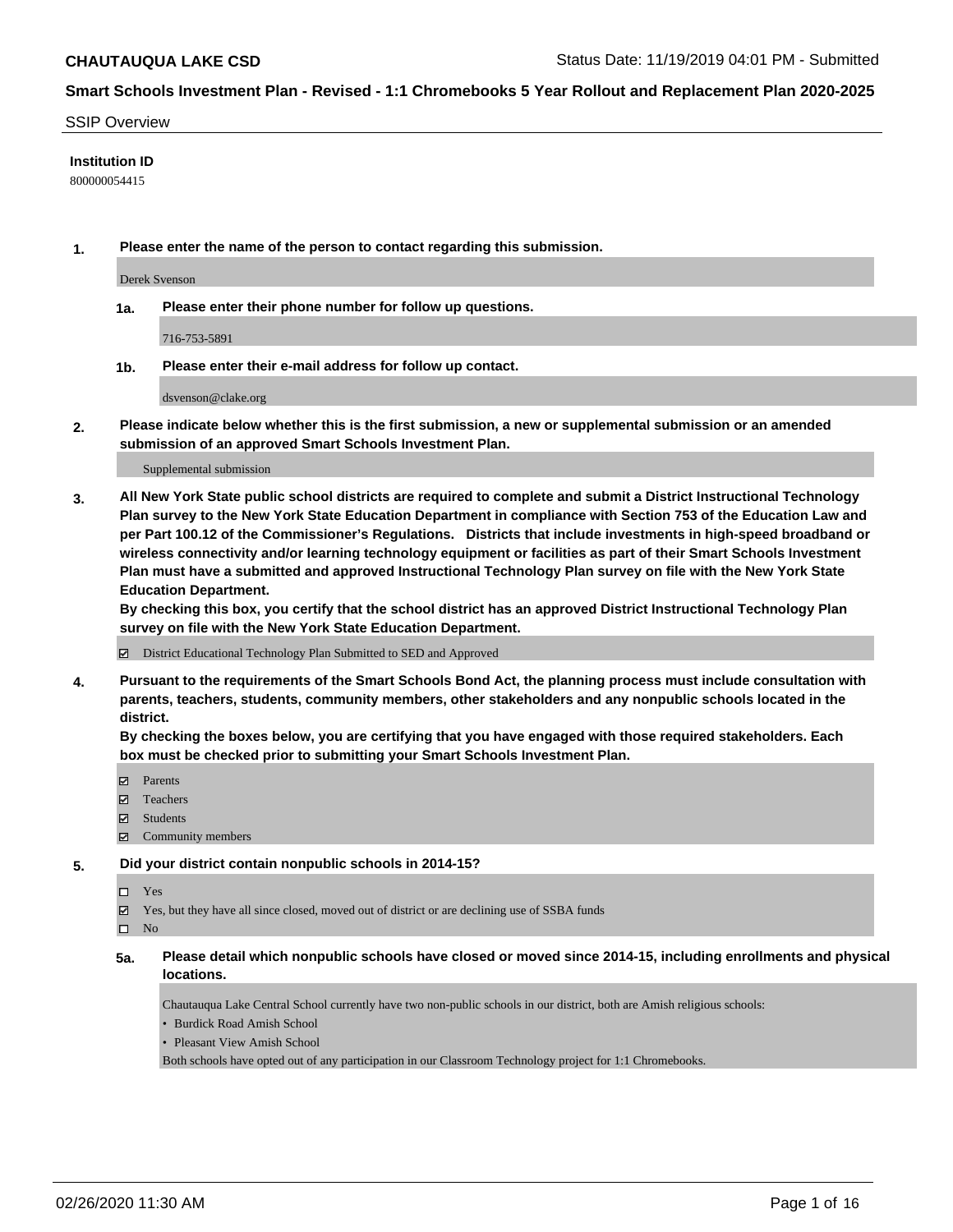SSIP Overview

- **6. Certify that the following required steps have taken place by checking the boxes below: Each box must be checked prior to submitting your Smart Schools Investment Plan.**
	- The district developed and the school board approved a preliminary Smart Schools Investment Plan.
	- The preliminary plan was posted on the district website for at least 30 days. The district included an address to which any written comments on the plan should be sent.
	- The school board conducted a hearing that enabled stakeholders to respond to the preliminary plan. This hearing may have occured as part of a normal Board meeting, but adequate notice of the event must have been provided through local media and the district website for at least two weeks prior to the meeting.
	- The district prepared a final plan for school board approval and such plan has been approved by the school board.
	- The final proposed plan that has been submitted has been posted on the district's website.
	- **6a. Please upload the proposed Smart Schools Investment Plan (SSIP) that was posted on the district's website, along with any supporting materials. Note that this should be different than your recently submitted Educational Technology Survey. The Final SSIP, as approved by the School Board, should also be posted on the website and remain there during the course of the projects contained therein.**

Chromebook Budget Detail for Project 2020-2025.pdf Memo\_from\_SUNY\_Contact\_Chris\_Givner\_at\_Fredonia.pdf SS-Chromebook Purchase Proposal for 20-25 SY.pdf

**6b. Enter the webpage address where the final Smart Schools Investment Plan is posted. The Plan should remain posted for the life of the included projects.**

https://www.clake.org/District/News/3850-Technology-Proposals-Input-Invited.html

**7. Please enter an estimate of the total number of students and staff that will benefit from this Smart Schools Investment Plan based on the cumulative projects submitted to date.**

330

**8. An LEA/School District may partner with one or more other LEA/School Districts to form a consortium to pool Smart Schools Bond Act funds for a project that meets all other Smart School Bond Act requirements. Each school district participating in the consortium will need to file an approved Smart Schools Investment Plan for the project and submit a signed Memorandum of Understanding that sets forth the details of the consortium including the roles of each respective district.**

 $\Box$  The district plans to participate in a consortium to partner with other school district(s) to implement a Smart Schools project.

**9. Please enter the name and 6-digit SED Code for each LEA/School District participating in the Consortium.**

| <b>Partner LEA/District</b> | <b>ISED BEDS Code</b> |
|-----------------------------|-----------------------|
| (No Response)               | (No Response)         |

**10. Please upload a signed Memorandum of Understanding with all of the participating Consortium partners.**

(No Response)

**11. Your district's Smart Schools Bond Act Allocation is:**

\$521,122

**12. Final 2014-15 BEDS Enrollment to calculate Nonpublic Sharing Requirement**

|                   | <b>Public Enrollment</b> | Nonpublic Enrollment | Total Enrollment | <b>Nonpublic Percentage</b> |
|-------------------|--------------------------|----------------------|------------------|-----------------------------|
| <b>Enrollment</b> | 836                      |                      | 836.00           | 0.00                        |

**13. This table compares each category budget total, as entered in that category's page, to the total expenditures listed in the category's expenditure table. Any discrepancies between the two must be resolved before submission.**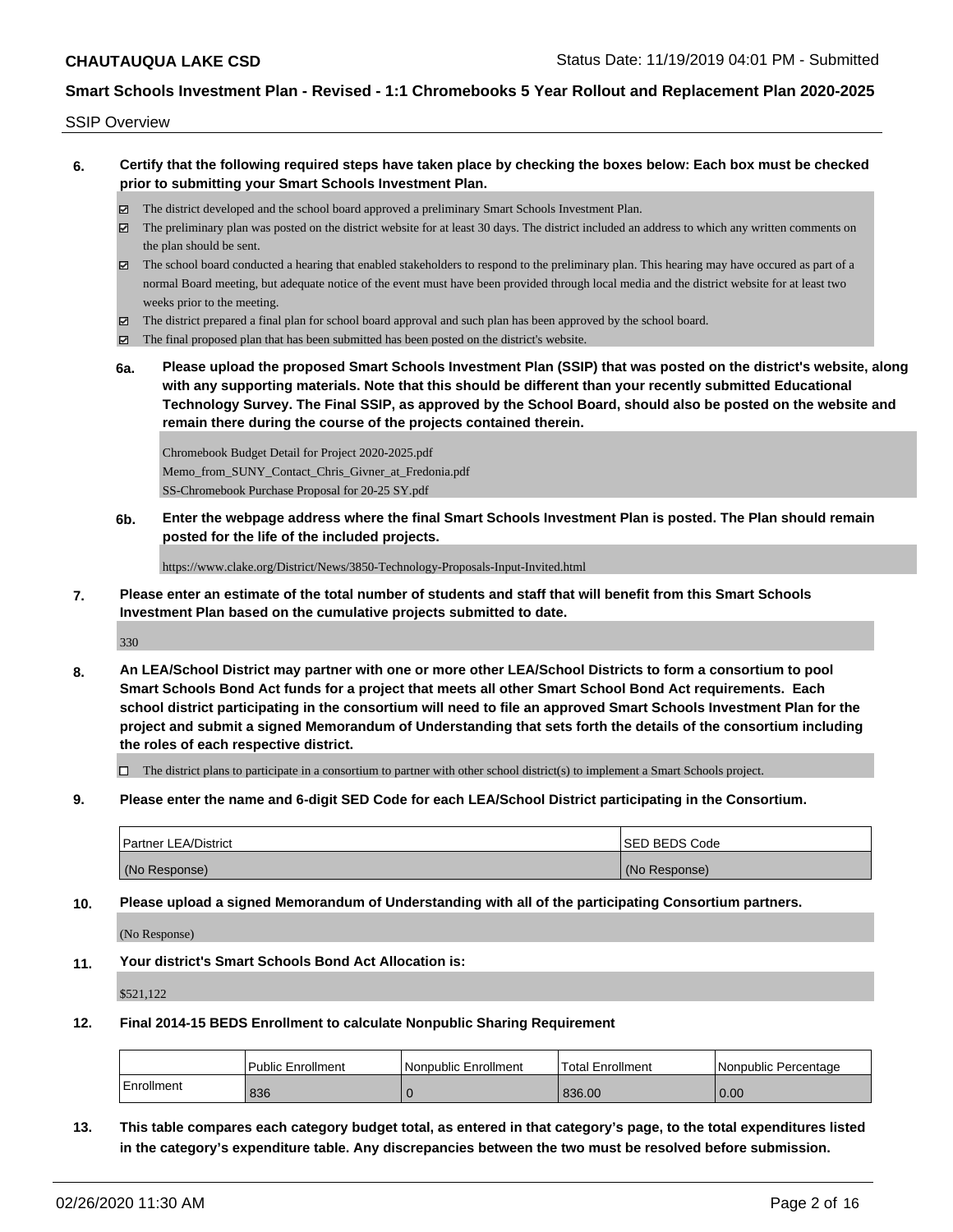SSIP Overview

|                                                 | <b>Sub-Allocations</b> | <b>Expenditure Totals</b> | Difference |
|-------------------------------------------------|------------------------|---------------------------|------------|
| <b>School Connectivity</b>                      | 0.00                   | 0.00                      | 0.00       |
| <b>Connectivity Projects for</b><br>Communities | 0.00                   | 0.00                      | 0.00       |
| Classroom Technology                            | 212,720.00             | 212,720.00                | 0.00       |
| Pre-Kindergarten Classrooms                     | 0.00                   | 0.00                      | 0.00       |
| Replace Transportable<br>Classrooms             | 0.00                   | 0.00                      | 0.00       |
| <b>High-Tech Security Features</b>              | 0.00                   | 0.00                      | 0.00       |
| Nonpublic Loan                                  | 0.00                   | 0.00                      | 0.00       |
| Totals:                                         | 212,720                | 212,720                   | 0          |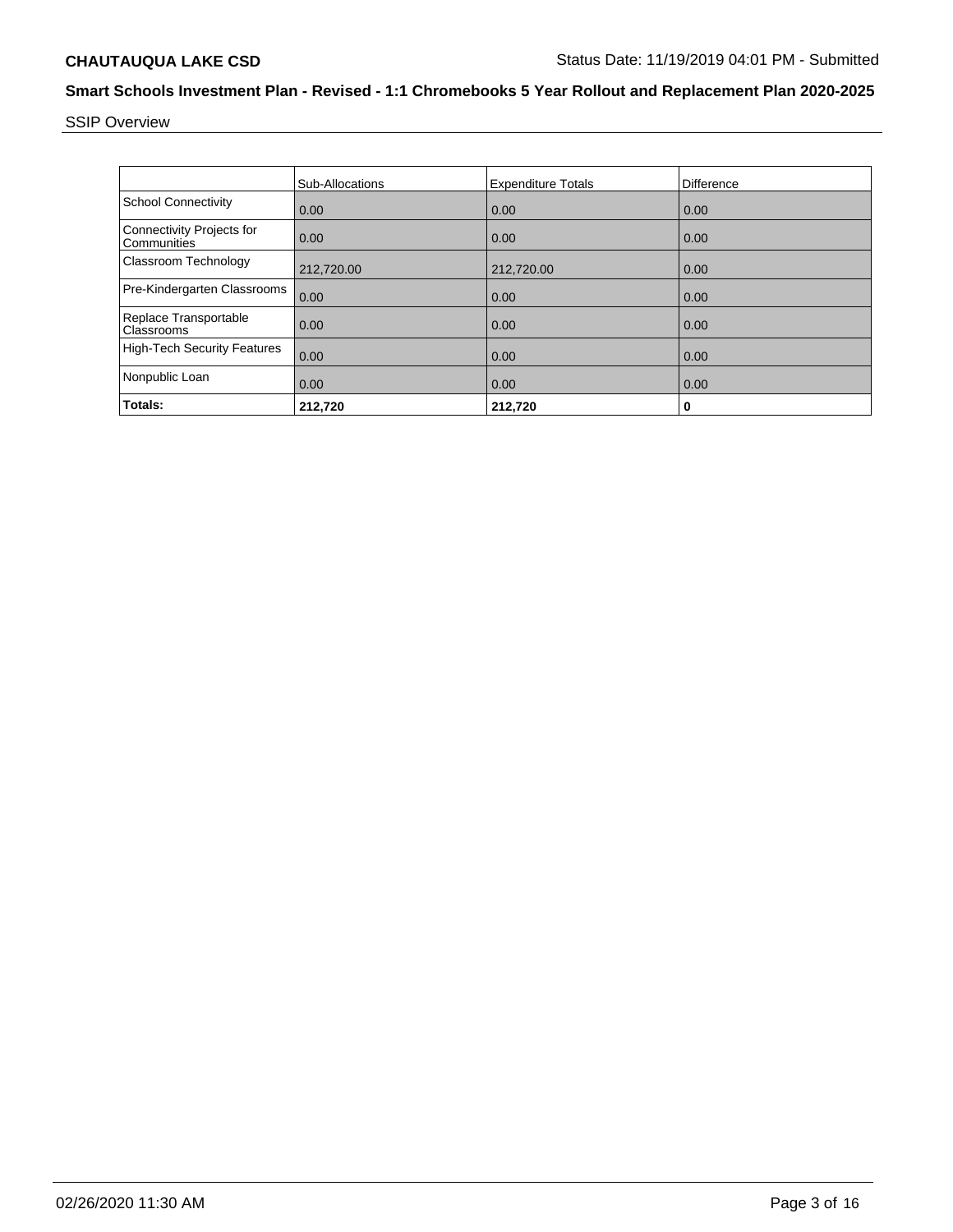School Connectivity

- **1. In order for students and faculty to receive the maximum benefit from the technology made available under the Smart Schools Bond Act, their school buildings must possess sufficient connectivity infrastructure to ensure that devices can be used during the school day. Smart Schools Investment Plans must demonstrate that:**
	- **• sufficient infrastructure that meets the Federal Communications Commission's 100 Mbps per 1,000 students standard currently exists in the buildings where new devices will be deployed, or**
	- **• is a planned use of a portion of Smart Schools Bond Act funds, or**
	- **• is under development through another funding source.**

**Smart Schools Bond Act funds used for technology infrastructure or classroom technology investments must increase the number of school buildings that meet or exceed the minimum speed standard of 100 Mbps per 1,000 students and staff within 12 months. This standard may be met on either a contracted 24/7 firm service or a "burstable" capability. If the standard is met under the burstable criteria, it must be:**

**1. Specifically codified in a service contract with a provider, and**

**2. Guaranteed to be available to all students and devices as needed, particularly during periods of high demand, such as computer-based testing (CBT) periods.**

**Please describe how your district already meets or is planning to meet this standard within 12 months of plan submission.**

(No Response)

**1a. If a district believes that it will be impossible to meet this standard within 12 months, it may apply for a waiver of this requirement, as described on the Smart Schools website. The waiver must be filed and approved by SED prior to submitting this survey.**

 $\Box$  By checking this box, you are certifying that the school district has an approved waiver of this requirement on file with the New York State Education Department.

**2. Connectivity Speed Calculator (Required). If the district currently meets the required speed, enter "Currently Met" in the last box: Expected Date When Required Speed Will be Met.**

|                  | l Number of     | Reauired Speed | Current Speed in | Expected Speed | Expected Date                        |
|------------------|-----------------|----------------|------------------|----------------|--------------------------------------|
|                  | <b>Students</b> | l in Mbps      | l Mbps           | to be Attained | When Required                        |
|                  |                 |                |                  |                | Within 12 Months   Speed Will be Met |
| Calculated Speed | (No Response)   | 0.00           | (No Response)    | (No Response)  | (No Response)                        |

**3. Describe how you intend to use Smart Schools Bond Act funds for high-speed broadband and/or wireless connectivity projects in school buildings.**

(No Response)

**4. Describe the linkage between the district's District Instructional Technology Plan and how the proposed projects will improve teaching and learning. (There should be a link between your response to this question and your responses to Question 1 in Section IV - NYSED Initiatives Alignment: "Explain how the district use of instructional technology will serve as a part of a comprehensive and sustained effort to support rigorous academic standards attainment and performance improvement for students."** 

**Your answer should also align with your answers to the questions in Section II - Strategic Technology Planning and the associated Action Steps in Section III - Action Plan.)**

(No Response)

**5. If the district wishes to have students and staff access the Internet from wireless devices within the school building, or in close proximity to it, it must first ensure that it has a robust Wi-Fi network in place that has sufficient bandwidth to meet user demand.**

**Please describe how you have quantified this demand and how you plan to meet this demand.**

(No Response)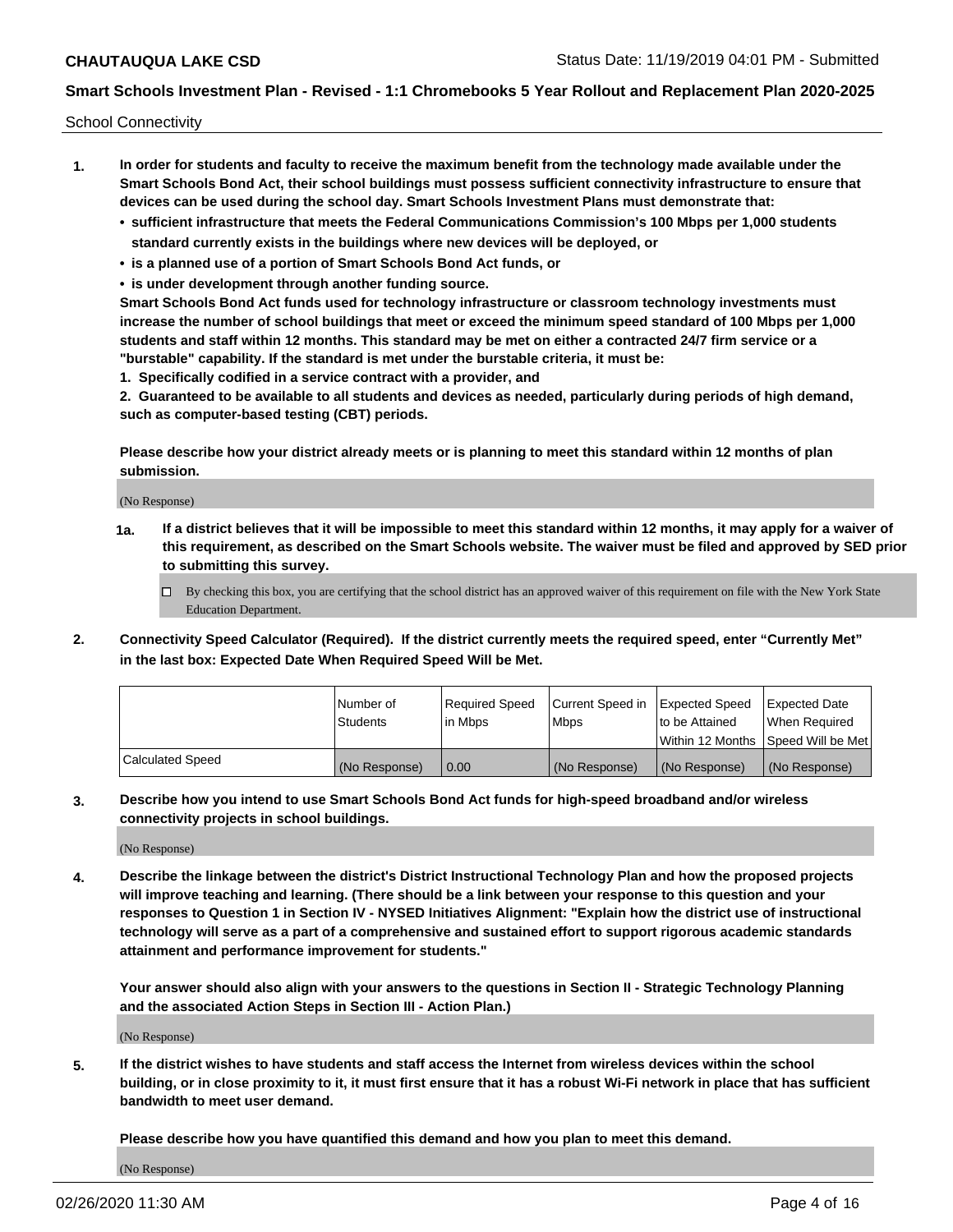School Connectivity

**6. Smart Schools plans with any expenditures in the School Connectivity category require a project number from the Office of Facilities Planning. Districts must submit an SSBA LOI and receive project numbers prior to submitting the SSIP. As indicated on the LOI, some projects may be eligible for a streamlined review and will not require a building permit.**

**Please indicate on a separate row each project number given to you by the Office of Facilities Planning.**

| Project Number |  |
|----------------|--|
| (No Response)  |  |

**7. Certain high-tech security and connectivity infrastructure projects may be eligible for an expedited review process as determined by the Office of Facilities Planning.**

#### **Was your project deemed eligible for streamlined review?**

(No Response)

### **8. Include the name and license number of the architect or engineer of record.**

| Name          | License Number |
|---------------|----------------|
| (No Response) | (No Response)  |

#### **9. Public Expenditures – Loanable (Counts toward the nonpublic loan calculation)**

| Select the allowable expenditure type.<br>Repeat to add another item under each type. | <b>PUBLIC</b> Items to be<br>l Purchased | Quantity           | Cost Per Item    | <b>Total Cost</b> |
|---------------------------------------------------------------------------------------|------------------------------------------|--------------------|------------------|-------------------|
| (No Response)                                                                         | (No Response)                            | l (No<br>Response) | (No<br>Response) | $\overline{0.00}$ |
|                                                                                       |                                          | 0                  | 0.00             |                   |

## **10. Public Expenditures – Non-Loanable (Does not count toward nonpublic loan calculation)**

| Select the allowable expenditure<br>type.<br>Repeat to add another item under<br>each type. | <b>PUBLIC</b> Items to be purchased | Quantity      | Cost per Item | <b>Total Cost</b> |
|---------------------------------------------------------------------------------------------|-------------------------------------|---------------|---------------|-------------------|
| (No Response)                                                                               | (No Response)                       | (No Response) | (No Response) | 0.00              |
|                                                                                             |                                     |               | 0.00          |                   |

#### **11. Final 2014-15 BEDS Enrollment to calculate Nonpublic Sharing Requirement (no changes allowed.)**

|            | Public Enrollment | l Nonpublic Enrollment | <b>Total Enrollment</b> | Nonpublic Percentage |
|------------|-------------------|------------------------|-------------------------|----------------------|
| Enrollment | 836               |                        | 836.00                  | 0.00                 |

#### **12. Total Public Budget - Loanable (Counts toward the nonpublic loan calculation)**

|                                               | Public Allocations | <b>Estimated Nonpublic Loan</b><br>Amount | Estimated Total Sub-Allocations |
|-----------------------------------------------|--------------------|-------------------------------------------|---------------------------------|
| Network/Access Costs                          | (No Response)      | 0.00                                      | 0.00                            |
| School Internal Connections and<br>Components | (No Response)      | 0.00                                      | 0.00                            |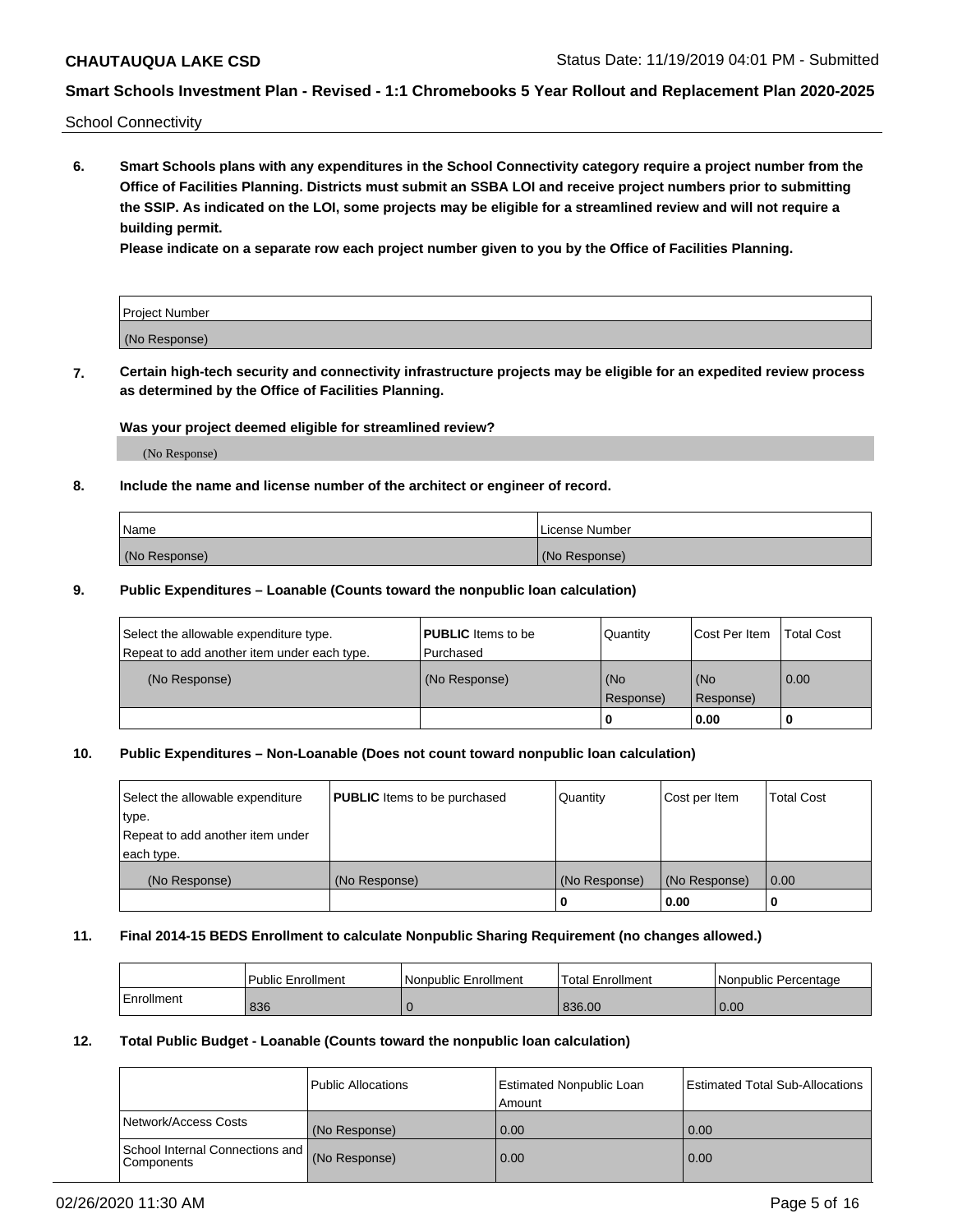School Connectivity

|                | Public Allocations | <b>Estimated Nonpublic Loan</b><br>l Amount | <b>Estimated Total Sub-Allocations</b> |
|----------------|--------------------|---------------------------------------------|----------------------------------------|
| l Other        | (No Response)      | 0.00                                        | 0.00                                   |
| <b>Totals:</b> | 0.00               | 0                                           |                                        |

## **13. Total Public Budget – Non-Loanable (Does not count toward the nonpublic loan calculation)**

|                                                   | Sub-<br>Allocation |
|---------------------------------------------------|--------------------|
| Network/Access Costs                              | (No Response)      |
| <b>Outside Plant Costs</b>                        | (No Response)      |
| <b>School Internal Connections and Components</b> | (No Response)      |
| Professional Services                             | (No Response)      |
| Testing                                           | (No Response)      |
| <b>Other Upfront Costs</b>                        | (No Response)      |
| <b>Other Costs</b>                                | (No Response)      |
| <b>Totals:</b>                                    | 0.00               |

# **14. School Connectivity Totals**

|                          | Total Sub-Allocations |
|--------------------------|-----------------------|
| Total Loanable Items     | 0.00                  |
| Total Non-Ioanable Items | 0.00                  |
| Totals:                  | 0                     |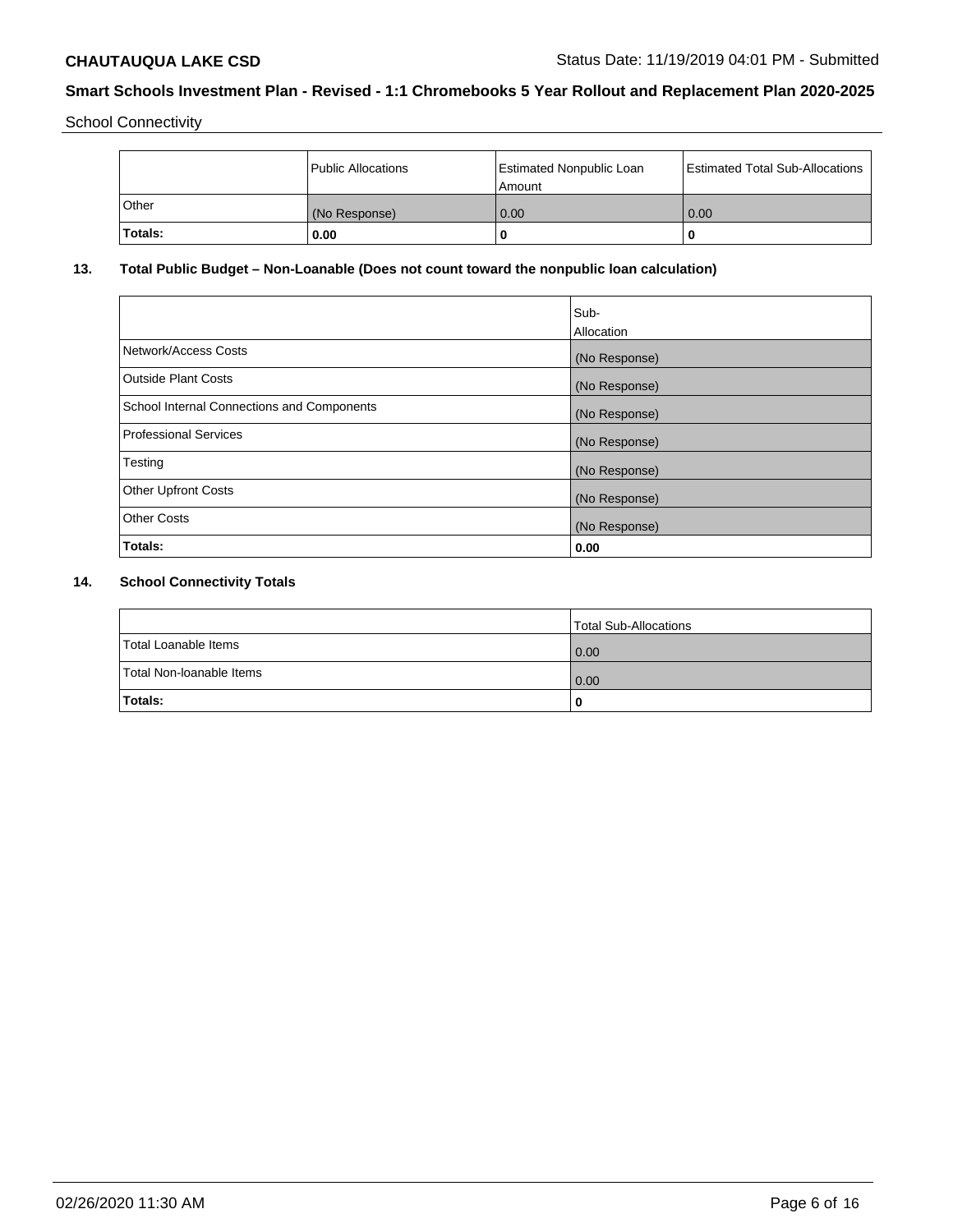Community Connectivity (Broadband and Wireless)

**1. Describe how you intend to use Smart Schools Bond Act funds for high-speed broadband and/or wireless connectivity projects in the community.**

(No Response)

**2. Please describe how the proposed project(s) will promote student achievement and increase student and/or staff access to the Internet in a manner that enhances student learning and/or instruction outside of the school day and/or school building.**

(No Response)

**3. Community connectivity projects must comply with all the necessary local building codes and regulations (building and related permits are not required prior to plan submission).**

 $\Box$  I certify that we will comply with all the necessary local building codes and regulations.

**4. Please describe the physical location of the proposed investment.**

(No Response)

**5. Please provide the initial list of partners participating in the Community Connectivity Broadband Project, along with their Federal Tax Identification (Employer Identification) number.**

| <b>Project Partners</b> | l Federal ID # |
|-------------------------|----------------|
| (No Response)           | (No Response)  |

**6. Please detail the type, quantity, per unit cost and total cost of the eligible items under each sub-category.**

| Select the allowable expenditure | Item to be purchased | Quantity      | Cost per Item | <b>Total Cost</b> |
|----------------------------------|----------------------|---------------|---------------|-------------------|
| type.                            |                      |               |               |                   |
| Repeat to add another item under |                      |               |               |                   |
| each type.                       |                      |               |               |                   |
| (No Response)                    | (No Response)        | (No Response) | (No Response) | 0.00              |
|                                  |                      | o             | 0.00          |                   |

**7. If you are submitting an allocation for Community Connectivity, complete this table.**

**Note that the calculated Total at the bottom of the table must equal the Total allocation for this category that you entered in the SSIP Overview overall budget.**

|                                    | Sub-Allocation |
|------------------------------------|----------------|
| Network/Access Costs               | (No Response)  |
| Outside Plant Costs                | (No Response)  |
| <b>Tower Costs</b>                 | (No Response)  |
| <b>Customer Premises Equipment</b> | (No Response)  |
| <b>Professional Services</b>       | (No Response)  |
| Testing                            | (No Response)  |
| <b>Other Upfront Costs</b>         | (No Response)  |
| <b>Other Costs</b>                 | (No Response)  |
| Totals:                            | 0.00           |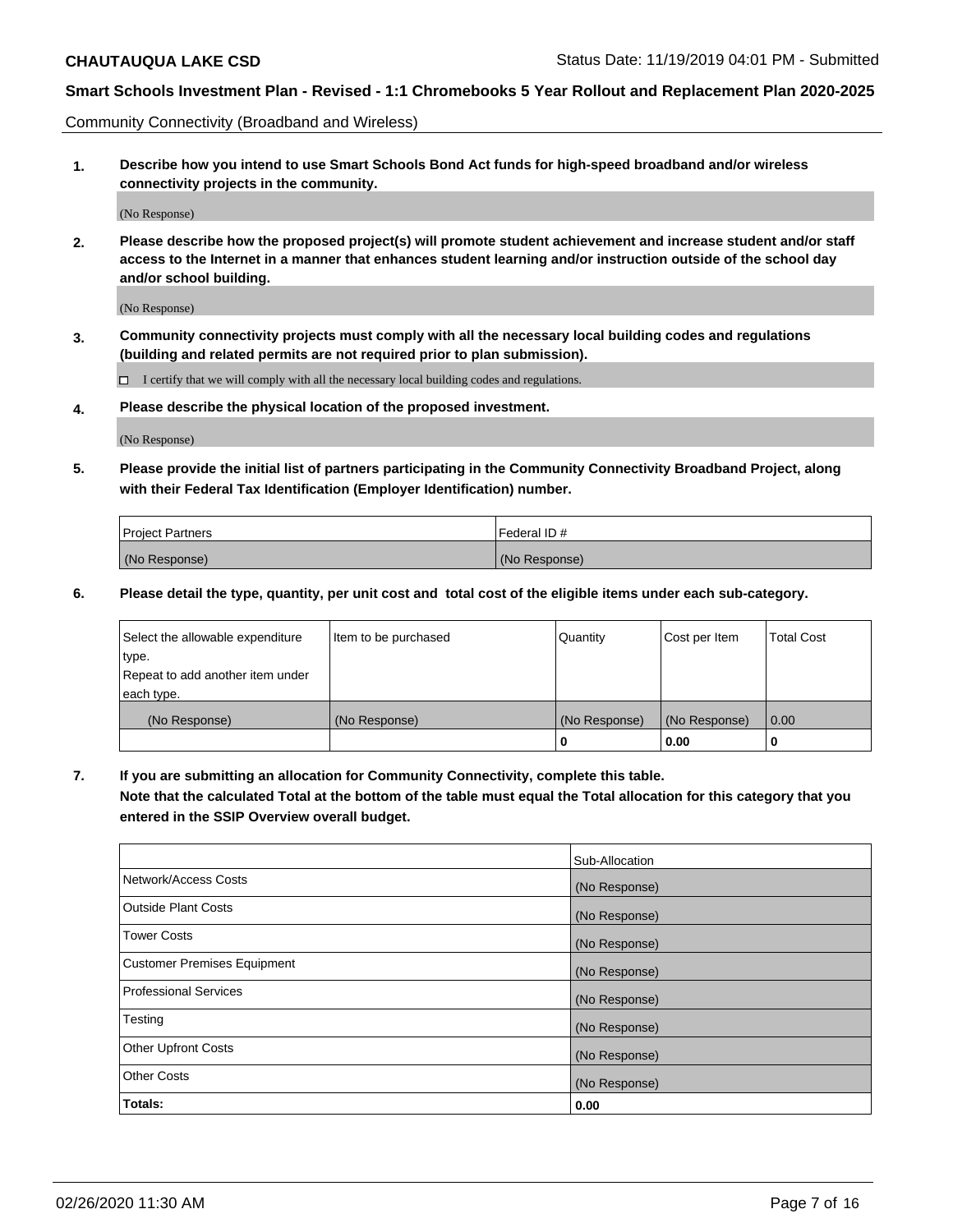#### Classroom Learning Technology

**1. In order for students and faculty to receive the maximum benefit from the technology made available under the Smart Schools Bond Act, their school buildings must possess sufficient connectivity infrastructure to ensure that devices can be used during the school day. Smart Schools Investment Plans must demonstrate that sufficient infrastructure that meets the Federal Communications Commission's 100 Mbps per 1,000 students standard currently exists in the buildings where new devices will be deployed, or is a planned use of a portion of Smart Schools Bond Act funds, or is under development through another funding source. Smart Schools Bond Act funds used for technology infrastructure or classroom technology investments must increase the number of school buildings that meet or exceed the minimum speed standard of 100 Mbps per 1,000 students and staff within 12 months. This standard may be met on either a contracted 24/7 firm service or a "burstable" capability. If the standard is met under the burstable criteria, it must be:**

**1. Specifically codified in a service contract with a provider, and**

**2. Guaranteed to be available to all students and devices as needed, particularly during periods of high demand, such as computer-based testing (CBT) periods.**

**Please describe how your district already meets or is planning to meet this standard within 12 months of plan submission.**

Chautauqua Lake is currently part of the Erie 1 broadband network service and maintains that service each year to provide fast through-put to the internet and to other districts on the BOCES local area network. Internally our network switches are all 1,000 MPS to each computer connected with an ethernet network cable. Wireless access has been installed throughout the entire building and provides an average speed of 50 mps or greater to each student or device connected to a wireless access point. Chautauqua Lake upgraded existing network and wireless equipment over June, July and August of 2017 through a building project. Network switches will continue to provide 1 GPS to connected ethernet cables and wireless access point will be expanded to one access point per classroom or learning area. In addition access points will be put in common areas, hallways to ensure good wireless coverage around the entire school for not only instructional use but for our wireless phone system. This will enhance speed even further and allow for speeds of 100 or more MBS to each device connected to a wireless access point. Our 5 year building plan does include future projects for networking and wireless to ensure those systems are kept up to date to meet the growing needs of access speeds and wireless access. As of the 2019- 2020 school year administration and the BOE are starting to talk about another building project, one of the main items on the list is technology and keeping those systems up to date.

- **1a. If a district believes that it will be impossible to meet this standard within 12 months, it may apply for a waiver of this requirement, as described on the Smart Schools website. The waiver must be filed and approved by SED prior to submitting this survey.**
	- By checking this box, you are certifying that the school district has an approved waiver of this requirement on file with the New York State Education Department.
- **2. Connectivity Speed Calculator (Required). If the district currently meets the required speed, enter "Currently Met" in the last box: Expected Date When Required Speed Will be Met.**

|                  | l Number of | Required Speed | Current Speed in Expected Speed |                                      | <b>Expected Date</b>  |
|------------------|-------------|----------------|---------------------------------|--------------------------------------|-----------------------|
|                  | Students    | l in Mbps      | <b>Mbps</b>                     | to be Attained                       | <b>IWhen Required</b> |
|                  |             |                |                                 | Within 12 Months   Speed Will be Met |                       |
| Calculated Speed | 817         | 81.70          | 1000                            | 10000                                | <b>Currently Met</b>  |

**3. If the district wishes to have students and staff access the Internet from wireless devices within the school building, or in close proximity to it, it must first ensure that it has a robust Wi-Fi network in place that has sufficient bandwidth to meet user demand.**

#### **Please describe how you have quantified this demand and how you plan to meet this demand.**

Chautauqua Lake upgraded existing network and wireless equipment over June, July and August of 2017 through a building project. Network switches will continue to provide 1 GPS to connected ethernet cables and new wireless access point will be expanded to at least one access point per classroom or learning area. This will enhance speed even further and allow for speeds of 100 or more megabytes per second to each device connected to a wireless access point. In the recent project new wireless access point were also installed in common areas like the gyms, auditorium, cafeterias as well has hallways to provide uninterrupted network access for students and staff. The school district also has put networking and wireless into the longer term building plan so the next major project will once again include upgrades to networking and wireless equipment so we can keep up with the future demands for network speeds and wireless access.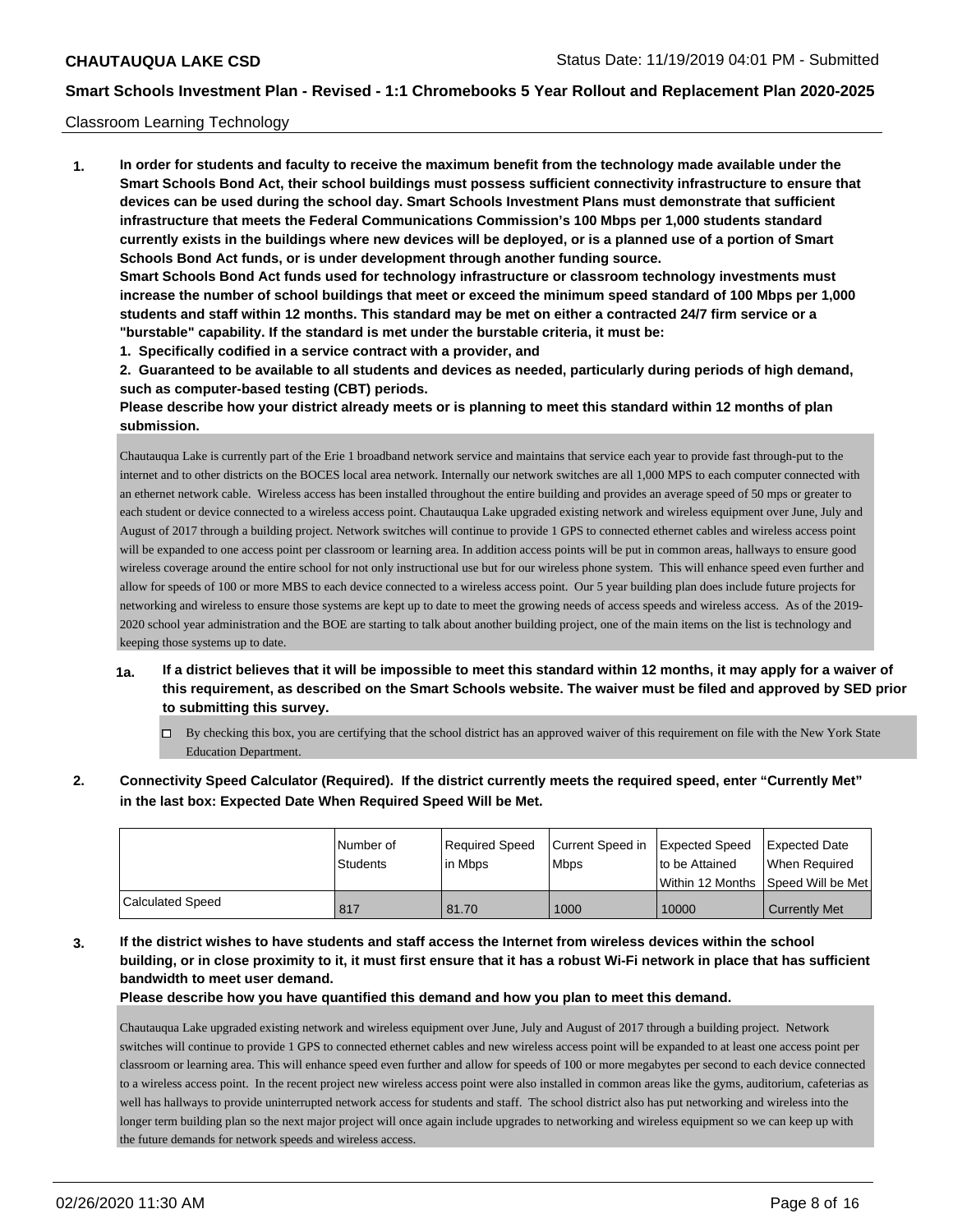#### Classroom Learning Technology

**4. All New York State public school districts are required to complete and submit an Instructional Technology Plan survey to the New York State Education Department in compliance with Section 753 of the Education Law and per Part 100.12 of the Commissioner's Regulations. Districts that include educational technology purchases as part of their Smart Schools Investment Plan must have**

### **a submitted and approved Instructional Technology Plan survey on file with the New York State Education Department.**

- By checking this box, you are certifying that the school district has an approved Instructional Technology Plan survey on file with the New York State Education Department.
- **5. Describe the devices you intend to purchase and their compatibility with existing or planned platforms or systems. Specifically address the adequacy of each facility's electrical, HVAC and other infrastructure necessary to install and support the operation of the planned technology.**

The 1:1 plan overview summary: For this 2020-2025 1:1 project request we are planning to annually purchase mobile device laptops, specifically Chromebook laptops from Dell and supporting cases, bags and licenses for both Secondary and Elementary students.

At the Secondary school this will provide incoming 7th grade students moving from the Elementary school to the Secondary school an assigned Chromebook device to use in their classes during the school day and outside the school (home, library, etc) until they graduate 6 years later. The device is assigned to them in 7th grade and they take it with them until 12th grade and graduation. After graduation the older devices will most likly be at end of life (per Google's new polocies) and will be recycled. Because of this estimated life span of 6 years we will need to purchase a new round of devices for each new incoming 7th grade class. As long as we continue the 1:1 intiative with Chromebook devices we will need to plan for this purchase every summer.

The Elementary school will continue to receive enough Chromebooks each year in a mobile cart to provide each grade level homeroom a device for each student. The end goal being all students in grades 3 to 6 have a device to use in thier classes. Since this is a five year rollout and replacement project for Chromebook devices we are going to average our class sizes to around 50 per grade level at the Elementary School. Once we have purchased enough devices for the students in those grade levels we will work on keeping up with replacements of older machines at the Elementary school. The goal being replacing devices every 5 yo 6 years at the most to keep them current. The carts at the Elementary school will stay with the grade level teachers, they are not assigned to students and will not travel with those students to the next grade levels. Due to have 4 grade levels there might be a year where we do not need to spend money on replacement Chromebooks depending on the age of those devices. Supporting items that will be purchased with the Chromebook devices are:

1. Google Management License - Allows us the ability to manage the device from Google Admin Console. This is a nessecity to this projects success.

2. For Secondary students a protective "always on" carry case will be purchased for each new Chromebook for protection.

 3. Elementary Chromebooks will be provided a thin, snap-on type protective cover. These Elementary devices do not go home with students so they do not need the larger protective cases purchased for Secondary students.

Electrical needs will be met by existing building infrastructure without any issues, the existing charging carts at our Elementary are designed to be used on regular 120 Volt outlets and cycle the charging of devices automatically so as not to overload the existing circuit. Each cart will be plugged into a storage area with plenty of clean or filtered power outlets to use. The carts will only be located in our Elementary building, students in the Secondary school will mainly charge their devices at thier own home or in the mini-labs currently next to each classroom in the Secondary building. Our building was constructed in 1999 and has a modern HVAC systems to maintain a constant temperature in the classrooms. The building project of 2016-2018 saw the upgrade and replacement of all the HVAC heat pumps and related equipment in the building. We do not foresee any issues with excessive heat generation from the charging cart or the actual laptops. We currently have similar Chromebook carts plugged into similar locations around the district and do not see any issues with power or heat generation from the carts or charging process. The building also has air conditioning for the summer months to protect devices from overheating if being used for summer school activities.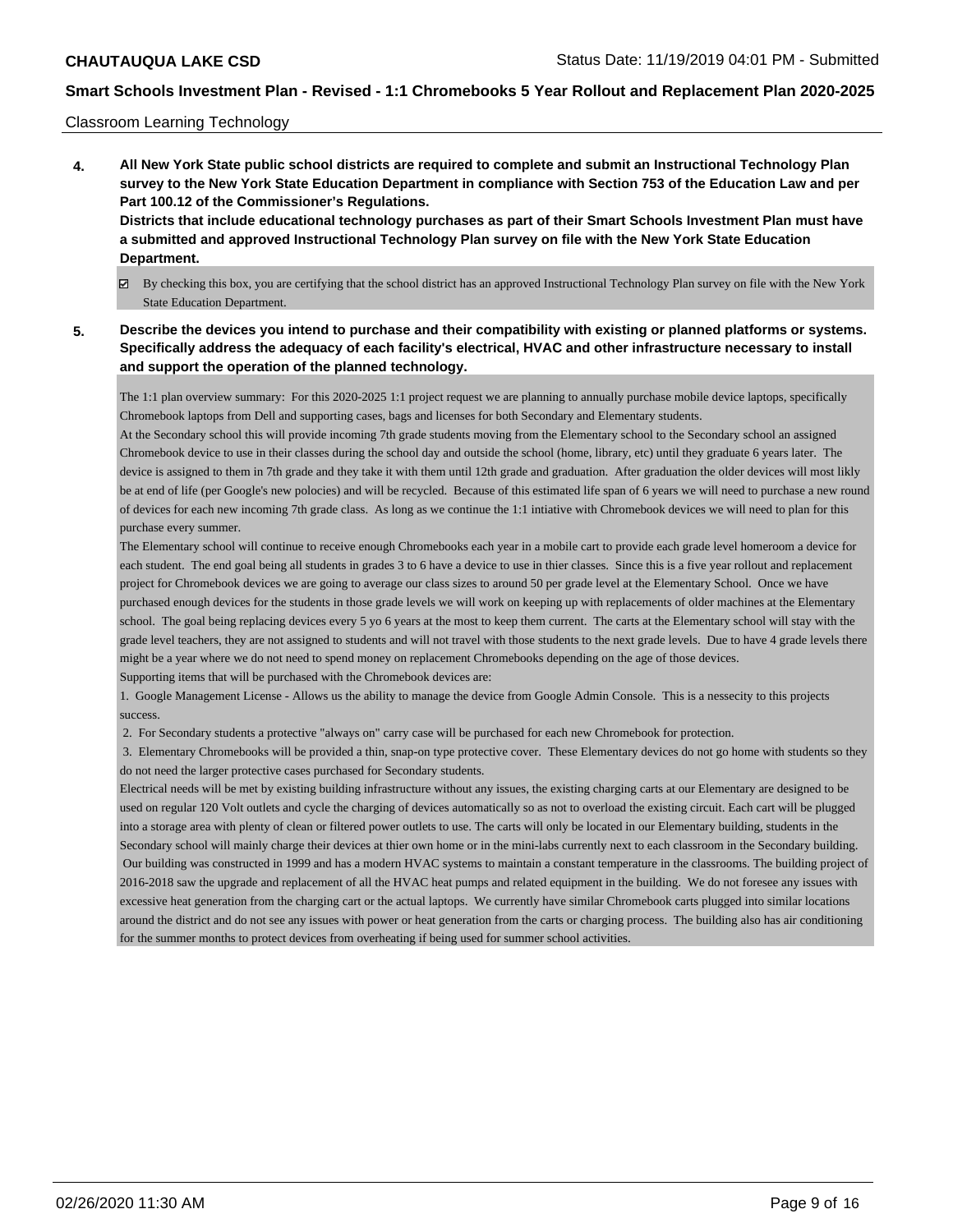#### Classroom Learning Technology

- **6. Describe how the proposed technology purchases will:**
	- **> enhance differentiated instruction;**
	- **> expand student learning inside and outside the classroom;**
	- **> benefit students with disabilities and English language learners; and**
	- **> contribute to the reduction of other learning gaps that have been identified within the district.**

**The expectation is that districts will place a priority on addressing the needs of students who struggle to succeed in a rigorous curriculum. Responses in this section should specifically address this concern and align with the district's Instructional Technology Plan (in particular Question 2 of E. Curriculum and Instruction: "Does the district's instructional technology plan address the needs of students with disabilities to ensure equitable access to instruction, materials and assessments?" and Question 3 of the same section: "Does the district's instructional technology plan address the provision of assistive technology specifically for students with disabilities to ensure access to and participation in the general curriculum?")**

**In addition, describe how the district ensures equitable access to instruction, materials and assessments and participation in the general curriculum for both SWD and English Language Learners/Multilingual Learners (ELL/MLL) students.**

There are many examples in each category but we attempted to list a few for each, having one device per student allows for options when it comes to the following categories:

 Differentiated Instruction: Students who lack skills in particular areas could work on tutorials offered through various apps and programs for review and re-teaching of concept areas. Example: students who need additional review may spend time on test day reviewing with a specific teacher led technology application while others who are ready, begin the test- at the end of the test session those who did not require review may use technology to complete an enrichment activity while the other students are finishing their test. Students who enjoy working on Castle Learning or other software learning applications could choose between a Castle Learning assignment or paper / book work assignment. This offer in choice is also a form of differentiated instruction. Additionally, in the Integrated Co-Taught sections, teachers could differentiate entire class instruction by using technology and teaching groups of students based on their level of need. Example: English class students may be working in one group on one assignment while others in the second group are ready to move on with another teacher to work on finding their evidence and completing their graphic organizers. Expansion of Student Learning: Teachers like to assign research projects and in working on such a project individualized independent learning occurs using technology. Students are able to research a topic independently and the expansion of what they are able to learn and discover increases if the project is individualized using technology rather than a group project with limited technology. Also, the benefit of providing students with accessto a great deal of learning tools and programming available to teachers and students online. Additionally, connections to other cultures and experiences through cross culture and virtual learning opportunities available through a mired of teaching resources. Foreign language and social studies classes availability of virtual tours of historical sites, artifacts, etc.

 Benefit for Students with Learning Disabilities and ELL Learners: Beyond the benefit of word processing for students with writing difficulties,individualized technology provides apps and programs that may be geared toward specific reading or writing remediation and accommodations. Wordprediction programs and application such as Co-Writer Universal offer students the ability to dictate their writing and listen to it being read back inorder to write short responses and essays. Students with reading difficulties can individually access programs such as Snap Type Pro to take pictures of their worksheets and then word process their answers. Also for reading difficulties or ELL students accounts with Book share and Read2Go are accessible and available on an individualized basis for all students in the classroom. The math capabilities include programs that offer tutorials on solving math problems. Example: Students solving radical problems get an additional individualized re-teaching through programs such as mathhelp.com or youtube.com. These tutorial programs can be utilized by students to re-teach concepts that require additional instruction and they provide an independent learning opportunity.

 Reduction of Learning Gaps in District: Additional opportunities for response to intervention implementation. Through data driven instruction, student need areas can be addressed through technology. This in turn results in better performance on state testing. Through the response to intervention teaching, weak areas are identified and the technology provides individualized or group re-teaching and remediation to address the specific need area and therefore improves the overall gap in learning. Individualized technology may also be used within a PBIS program to motivate reluctant learners who need additional motivational strategies beyond the typical strategies provided in the classroom setting. This in turn results in addressing a learning gap demonstrated by state testing data.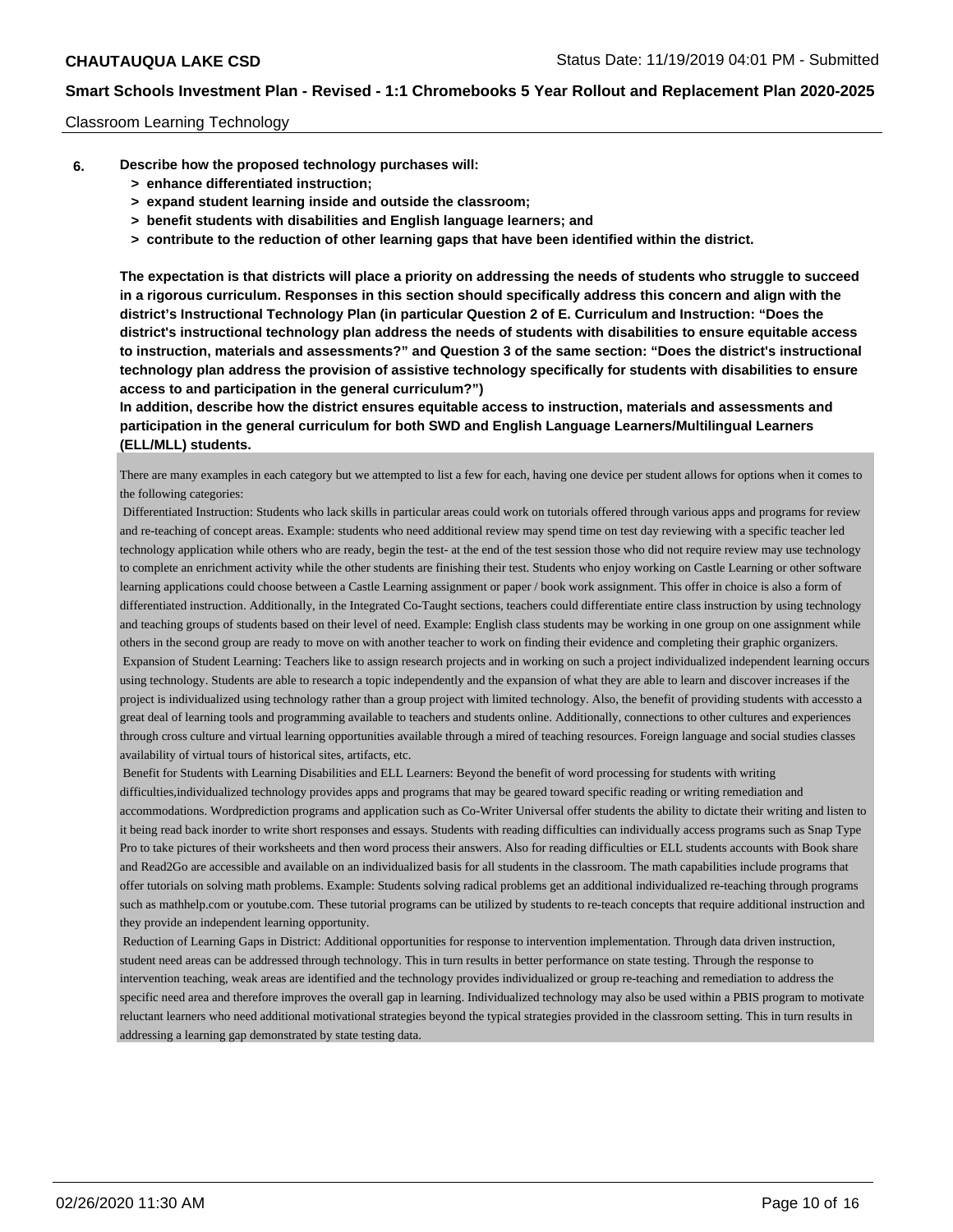#### Classroom Learning Technology

## **7. Where appropriate, describe how the proposed technology purchases will enhance ongoing communication with parents and other stakeholders and help the district facilitate technology-based regional partnerships, including distance learning and other efforts.**

Chautauqua Lake Central School district has been a GAFE (Google Apps for Education) school since 2010 and has been enhancing our professional development to provide training with Google systems. Google, by design, is designed to collaborate and teachers are collaborating with students on a daily basis through the GAFE systems. Parents have always been invited to see what their students are doing at school through the Google systems because those files, documents, assignments can be shared within and without the school domain to further enhance that collaboration. Google released some new features in the summer of 208 that include a parent or guardian portal so parents can get notifications about assignments, communicate with teachers directly about student progress or issues. The challenge we have right now is that our district has plenty of Google users but not enough devices for teachers to use in each class with students. Some departments have Chromebooks carts and there is intense usage for some teachers in those departments which means everything they are doing with Google applications is all online and paperless to this point. Being paperless and having everything in an online system allows for the ability to setup sharing and include parents in the educational process. The more devices we can get for students the more teachers will be able to go paperless in their classrooms and engage more parents across more subject areas. We continue to look to Google to enhance thier systems to meet the needs of schools, teachers, students and parents and they continue to surprise us with relivant upgrades to thier system.

**8. Describe the district's plan to provide professional development to ensure that administrators, teachers and staff can employ the technology purchased to enhance instruction successfully.**

**Note: This response should be aligned and expanded upon in accordance with your district's response to Question 1 of F. Professional Development of your Instructional Technology Plan: "Please provide a summary of professional development offered to teachers and staff, for the time period covered by this plan, to support technology to enhance teaching and learning. Please include topics, audience and method of delivery within your summary."**

Professional development at CLCS will be provided to administrators, teachers and other relevant faculty and staff in a variety of formats including small and large group presenter-led sessions, on-line learning platforms, webinars and one-to-one support. Professional development will be provided to support district adopted student management platforms (ie. Google Classroom, PowerSchool), instructional applications (ie. Castle Learning, STAR, ReadingLive, Learning A-Z), instructional tools (ie. Interactive Smart Panels, Chromebooks, iPads) and instructional methods to support the use of technology to foster 21st century learning practices in the classroom.

 In every school year we are utilizing Staff Development days, after school training sessions, summer training classes, one on one PD with teachers who request additional assistance and also utilize Erie 1 BOCES CSLO technology training days to have trainers come to the district and run classes on various systems. Attempts are made to not remove teachers from the classrooms during the normal school day but some PD can occur during the school day as well if properly planned out. Just this summer we held two days of training with a BOCES CSLO trainer on Google Classroom and Drive for the 7th and 8th grade teachers. PD will be offered and provided for everyone but focused on those teachers and grade levels who will be getting students with the new Chromebooks.

 In the 2018-2019 school year we enhanced our school technology integration positions from one for the entire district to the position being split between two teachers, one at Secondary and one at Elementary. These teachers are responsible for taking time to help teachers with technology integration, professional development, basic helpdesk, etc. These positions have helped our technology program greatly at the district, especially with the 1:1 program rolling out from grades 3 to 12. At no other time in my tenure at the district have we been so focused on education with a few important systems to ensure all teachers are using these systems to thier fullest potential. If teachers are interested in other systems we assist but to have the "base" knowledge of using Google in the classroom is important to the programs success.

**9. Districts must contact one of the SUNY/CUNY teacher preparation programs listed on the document on the left side of the page that supplies the largest number of the district's new teachers to request advice on innovative uses and best practices at the intersection of pedagogy and educational technology.**

 $\boxtimes$  By checking this box, you certify that you have contacted the SUNY/CUNY teacher preparation program that supplies the largest number of your new teachers to request advice on these issues.

#### **9a. Please enter the name of the SUNY or CUNY Institution that you contacted.**

SUNY Fredonia

**9b. Enter the primary Institution phone number.**

7166733311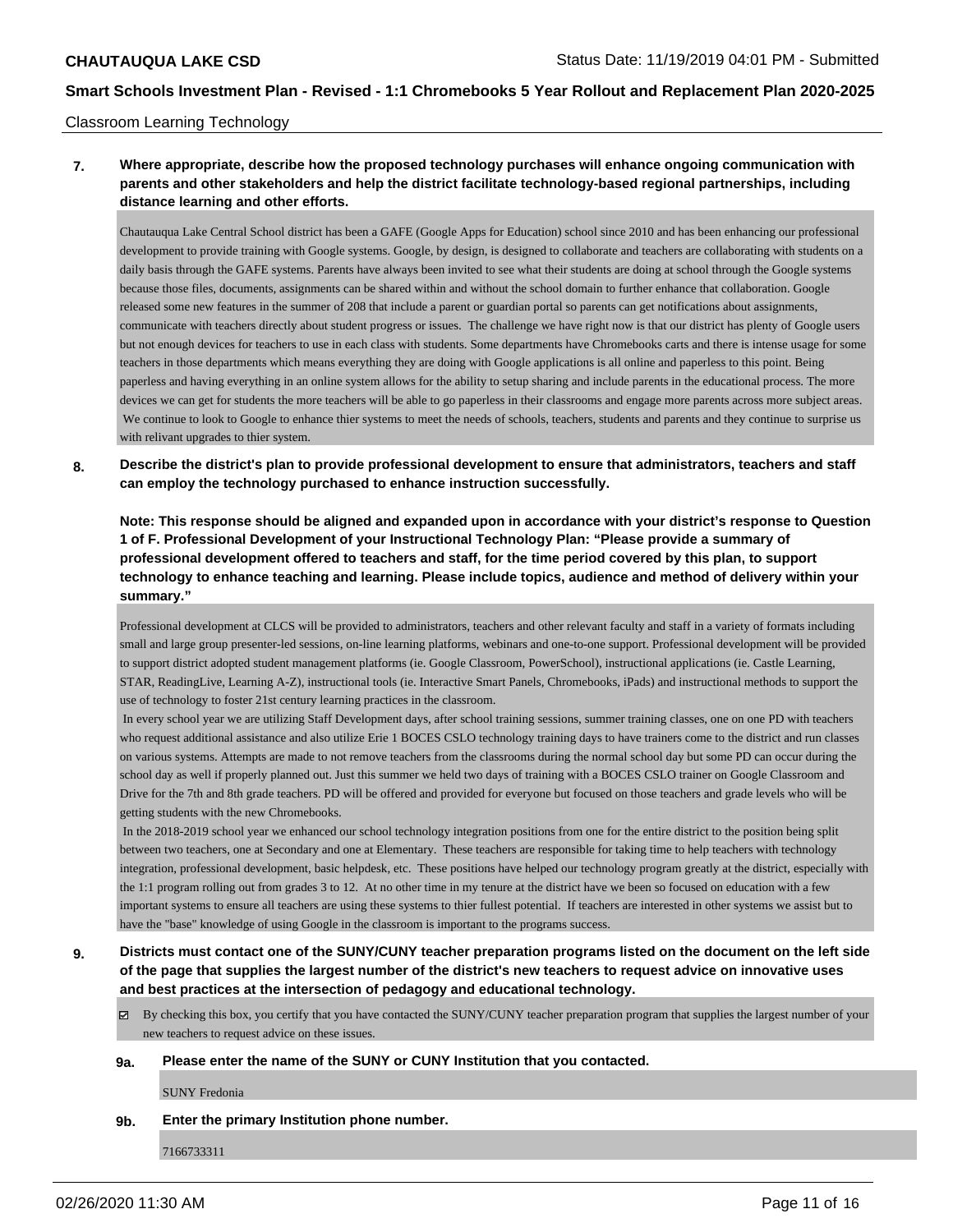Classroom Learning Technology

**9c. Enter the name of the contact person with whom you consulted and/or will be collaborating with on innovative uses of technology and best practices.**

Chris Givner

**10. To ensure the sustainability of technology purchases made with Smart Schools funds, districts must demonstrate a long-term plan to maintain and replace technology purchases supported by Smart Schools Bond Act funds. This sustainability plan shall demonstrate a district's capacity to support recurring costs of use that are ineligible for Smart Schools Bond Act funding such as device maintenance, technical support, Internet and wireless fees, maintenance of hotspots, staff professional development, building maintenance and the replacement of incidental items. Further, such a sustainability plan shall include a long-term plan for the replacement of purchased devices and equipment at the end of their useful life with other funding sources.**

By checking this box, you certify that the district has a sustainability plan as described above.

**11. Districts must ensure that devices purchased with Smart Schools Bond funds will be distributed, prepared for use, maintained and supported appropriately. Districts must maintain detailed device inventories in accordance with generally accepted accounting principles.**

By checking this box, you certify that the district has a distribution and inventory management plan and system in place.

**12. Please detail the type, quantity, per unit cost and total cost of the eligible items under each sub-category.**

| Select the allowable expenditure | Iltem to be Purchased                                        | Quantity | Cost per Item | <b>Total Cost</b> |
|----------------------------------|--------------------------------------------------------------|----------|---------------|-------------------|
| type.                            |                                                              |          |               |                   |
| Repeat to add another item under |                                                              |          |               |                   |
| each type.                       |                                                              |          |               |                   |
| <b>Laptop Computers</b>          | Dell Chromebook 11                                           | 728      | 250.00        | 182,000.00        |
| <b>Other Costs</b>               | Google Management License                                    | 680      | 24.00         | 16,320.00         |
| <b>Other Costs</b>               | Protective Carry Bags - 7th Grade<br>Chromebooks             | 420      | 25.00         | 10.500.00         |
| <b>Other Costs</b>               | Protective Snap On Covers -<br><b>Elementary Chromebooks</b> | 260      | 15.00         | 3,900.00          |
|                                  |                                                              | 2,088    | 314.00        | 212.720           |

#### **13. Final 2014-15 BEDS Enrollment to calculate Nonpublic Sharing Requirement (no changes allowed.)**

|            | l Public Enrollment | Nonpublic Enrollment | Total Enrollment | l Nonpublic<br>l Percentage |
|------------|---------------------|----------------------|------------------|-----------------------------|
| Enrollment | 836                 | U                    | 836.00           | 0.00                        |

#### **14. If you are submitting an allocation for Classroom Learning Technology complete this table.**

|                          | Public School Sub-Allocation | <b>Estimated Nonpublic Loan</b><br>Amount<br>(Based on Percentage Above) | <b>Estimated Total Public and</b><br>Nonpublic Sub-Allocation |
|--------------------------|------------------------------|--------------------------------------------------------------------------|---------------------------------------------------------------|
| Interactive Whiteboards  | (No Response)                | 0.00                                                                     | 0.00                                                          |
| <b>Computer Servers</b>  | (No Response)                | 0.00                                                                     | 0.00                                                          |
| <b>Desktop Computers</b> | (No Response)                | 0.00                                                                     | 0.00                                                          |
| <b>Laptop Computers</b>  | 182,000.00                   | 0.00                                                                     | 182,000.00                                                    |
| <b>Tablet Computers</b>  | (No Response)                | 0.00                                                                     | 0.00                                                          |
| <b>Other Costs</b>       | 30,720.00                    | 0.00                                                                     | 30,720.00                                                     |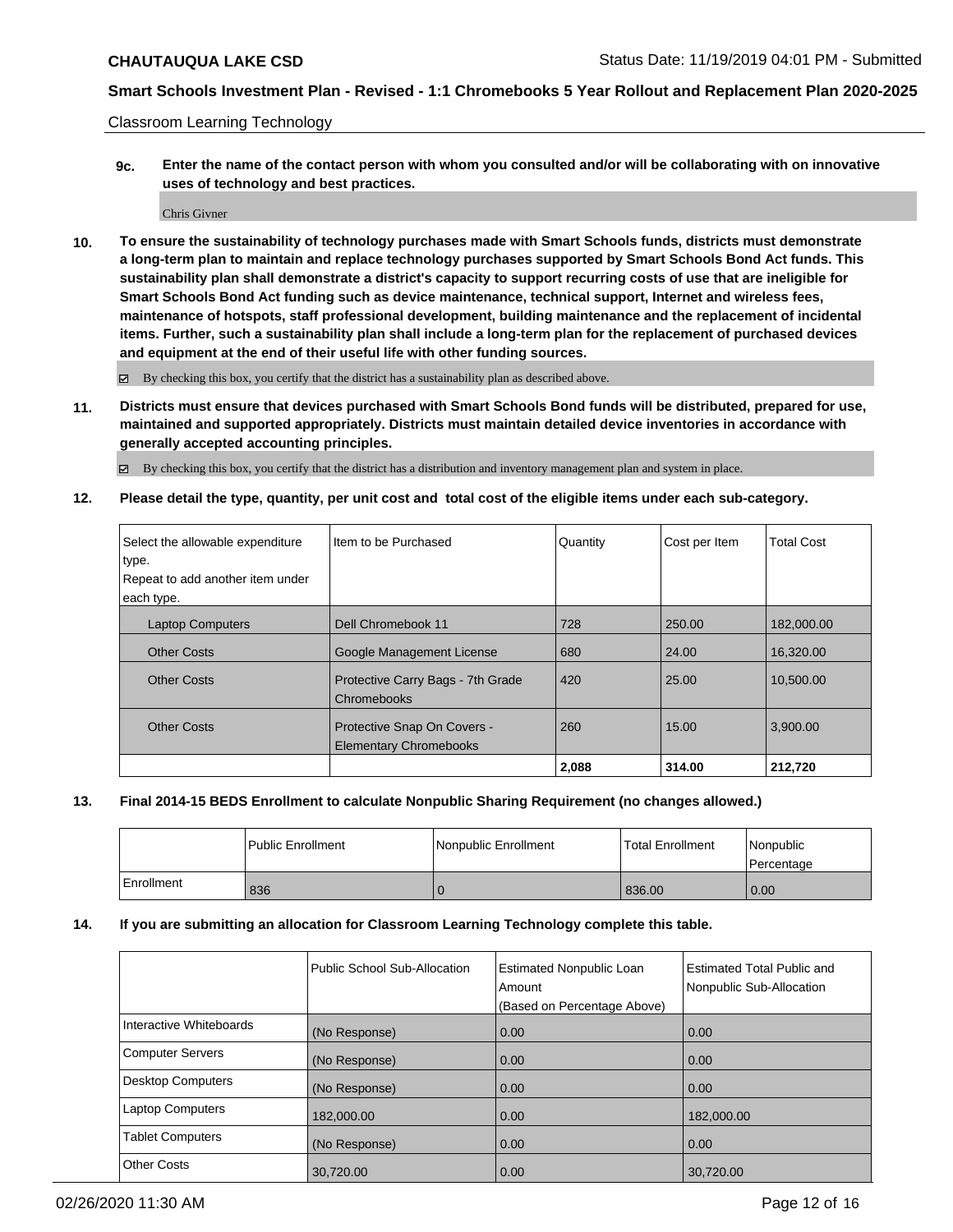Classroom Learning Technology

|         | Public School Sub-Allocation | Estimated Nonpublic Loan<br>l Amount<br>(Based on Percentage Above) | Estimated Total Public and<br>Nonpublic Sub-Allocation |
|---------|------------------------------|---------------------------------------------------------------------|--------------------------------------------------------|
| Totals: | 212.720.00                   | 0                                                                   | 212.720                                                |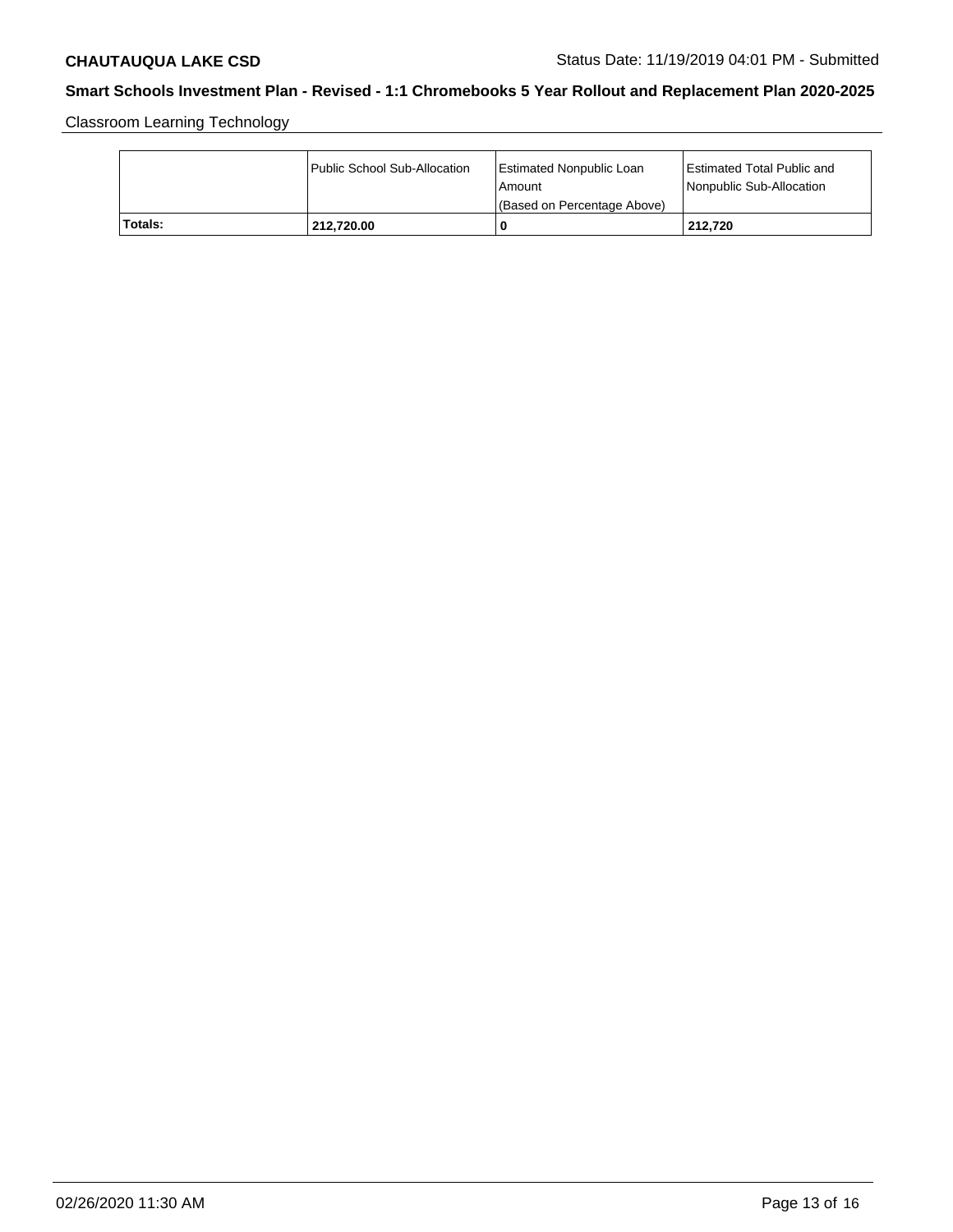#### Pre-Kindergarten Classrooms

**1. Provide information regarding how and where the district is currently serving pre-kindergarten students and justify the need for additional space with enrollment projections over 3 years.**

(No Response)

- **2. Describe the district's plan to construct, enhance or modernize education facilities to accommodate prekindergarten programs. Such plans must include:**
	- **Specific descriptions of what the district intends to do to each space;**
	- **An affirmation that new pre-kindergarten classrooms will contain a minimum of 900 square feet per classroom;**
	- **The number of classrooms involved;**
	- **The approximate construction costs per classroom; and**
	- **Confirmation that the space is district-owned or has a long-term lease that exceeds the probable useful life of the improvements.**

(No Response)

**3. Smart Schools Bond Act funds may only be used for capital construction costs. Describe the type and amount of additional funds that will be required to support ineligible ongoing costs (e.g. instruction, supplies) associated with any additional pre-kindergarten classrooms that the district plans to add.**

(No Response)

**4. All plans and specifications for the erection, repair, enlargement or remodeling of school buildings in any public school district in the State must be reviewed and approved by the Commissioner. Districts that plan capital projects using their Smart Schools Bond Act funds will undergo a Preliminary Review Process by the Office of Facilities Planning.**

**Please indicate on a separate row each project number given to you by the Office of Facilities Planning.**

| Project Number |  |
|----------------|--|
| (No Response)  |  |
|                |  |

**5. Please detail the type, quantity, per unit cost and total cost of the eligible items under each sub-category.**

| Select the allowable expenditure | Item to be purchased | Quantity      | Cost per Item | <b>Total Cost</b> |
|----------------------------------|----------------------|---------------|---------------|-------------------|
| type.                            |                      |               |               |                   |
| Repeat to add another item under |                      |               |               |                   |
| each type.                       |                      |               |               |                   |
| (No Response)                    | (No Response)        | (No Response) | (No Response) | 0.00              |
|                                  |                      | U             | 0.00          |                   |

**6. If you have made an allocation for Pre-Kindergarten Classrooms, complete this table. Note that the calculated Total at the bottom of the table must equal the Total allocation for this category that you entered in the SSIP Overview overall budget.**

|                                          | Sub-Allocation |
|------------------------------------------|----------------|
| Construct Pre-K Classrooms               | (No Response)  |
| Enhance/Modernize Educational Facilities | (No Response)  |
| <b>Other Costs</b>                       | (No Response)  |
| Totals:                                  | 0.00           |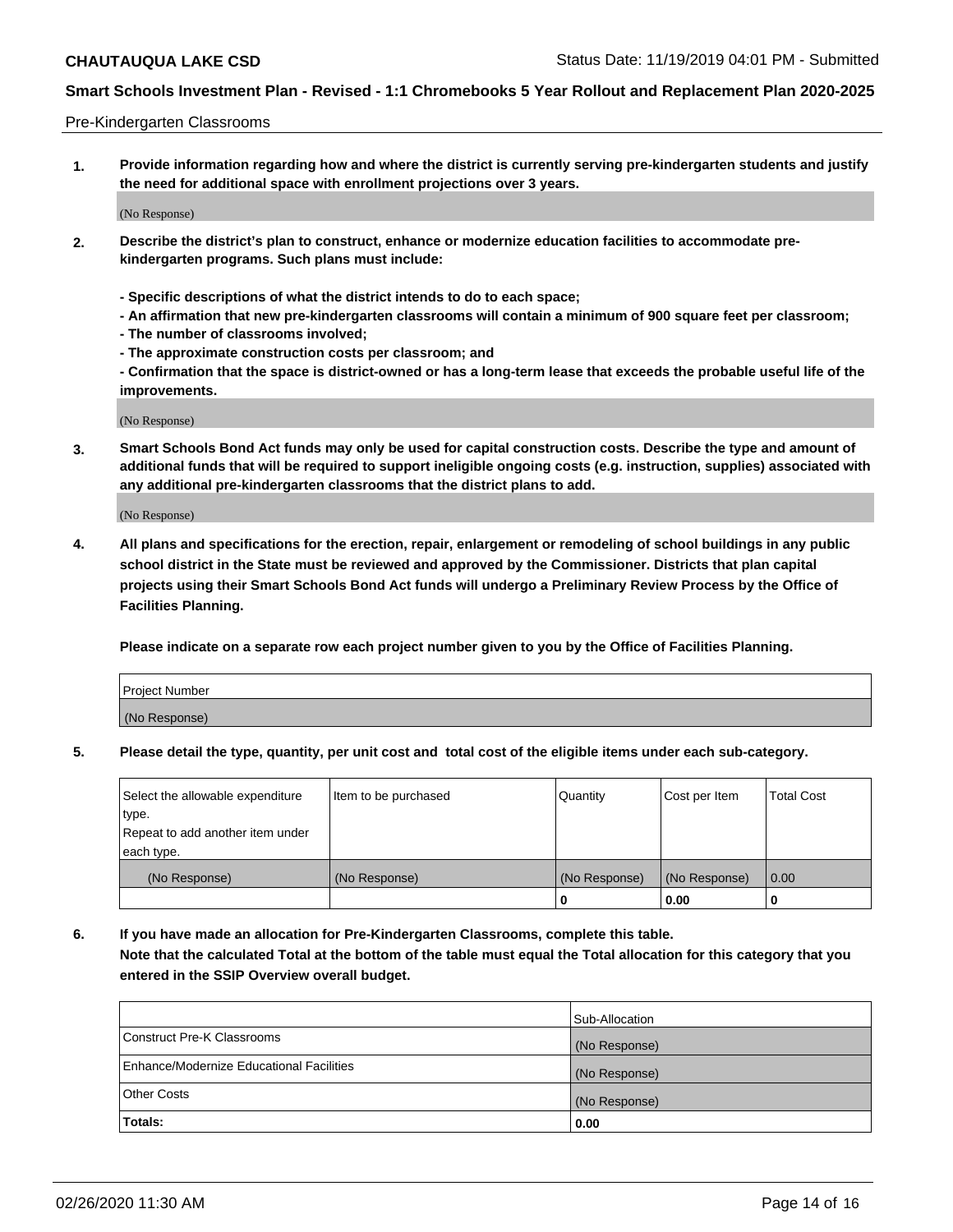Replace Transportable Classrooms

**1. Describe the district's plan to construct, enhance or modernize education facilities to provide high-quality instructional space by replacing transportable classrooms.**

(No Response)

**2. All plans and specifications for the erection, repair, enlargement or remodeling of school buildings in any public school district in the State must be reviewed and approved by the Commissioner. Districts that plan capital projects using their Smart Schools Bond Act funds will undergo a Preliminary Review Process by the Office of Facilities Planning.**

**Please indicate on a separate row each project number given to you by the Office of Facilities Planning.**

| Project Number |  |
|----------------|--|
|                |  |
|                |  |
|                |  |
| (No Response)  |  |
|                |  |
|                |  |

**3. For large projects that seek to blend Smart Schools Bond Act dollars with other funds, please note that Smart Schools Bond Act funds can be allocated on a pro rata basis depending on the number of new classrooms built that directly replace transportable classroom units.**

**If a district seeks to blend Smart Schools Bond Act dollars with other funds describe below what other funds are being used and what portion of the money will be Smart Schools Bond Act funds.**

(No Response)

**4. Please detail the type, quantity, per unit cost and total cost of the eligible items under each sub-category.**

| Select the allowable expenditure | Item to be purchased | Quantity      | Cost per Item | Total Cost |
|----------------------------------|----------------------|---------------|---------------|------------|
| ∣type.                           |                      |               |               |            |
| Repeat to add another item under |                      |               |               |            |
| each type.                       |                      |               |               |            |
| (No Response)                    | (No Response)        | (No Response) | (No Response) | 0.00       |
|                                  |                      | u             | 0.00          |            |

**5. If you have made an allocation for Replace Transportable Classrooms, complete this table. Note that the calculated Total at the bottom of the table must equal the Total allocation for this category that you entered in the SSIP Overview overall budget.**

|                                                | Sub-Allocation |
|------------------------------------------------|----------------|
| Construct New Instructional Space              | (No Response)  |
| Enhance/Modernize Existing Instructional Space | (No Response)  |
| Other Costs                                    | (No Response)  |
| Totals:                                        | 0.00           |